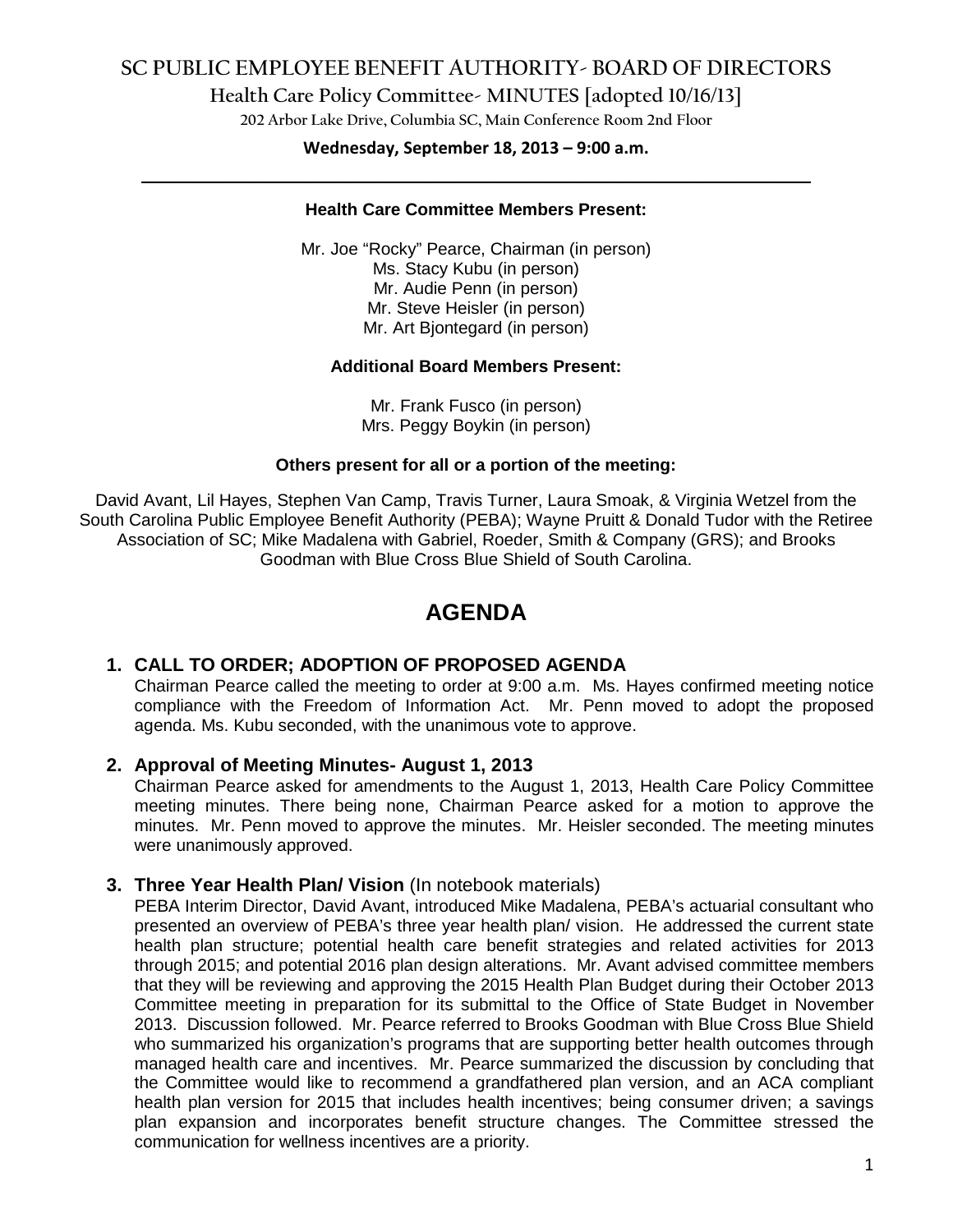## **SC PUBLIC EMPLOYEE BENEFIT AUTHORITY- BOARD OF DIRECTORS**

**Health Care Policy Committee- MINUTES [adopted 10/16/13]**

**202 Arbor Lake Drive, Columbia SC, Main Conference Room 2nd Floor**

## **Wednesday, September 18, 2013 – 9:00 a.m. \_\_\_\_\_\_\_\_\_\_\_\_\_\_\_\_\_\_\_\_\_\_\_\_\_\_\_\_\_\_\_\_\_\_\_\_\_\_\_\_\_\_\_\_\_\_\_\_\_\_\_\_\_\_\_\_\_\_\_\_\_\_\_\_\_\_\_\_\_\_\_\_**

### **4. PEBA Strategic Plan** (In notebook materials)

#### **Action:**

Mr. Pearce asked for a motion to approve the Board's Strategic Plan that was approved by the Board on August 21, 2013. There being no amendments to the plan, Mr. Bjontegard moved to approve and Mr. Heisler seconded. Unanimously approved.

### **5. Health Care Policy Committee Charter** (In notebook materials)

#### **Action:**

Mr. Pearce asked for a motion to approve the Committee's Charter. There being no amendments, Mr. Heisler moved to approve and Mr. Penn seconded. Unanimously approved.

### **6. Old Business**

#### MUSC PCMH Pilot

PEBA staff indicated that plan details are still being finalized. The target completion date is the last week of September 2013. Final plan details will be presented to the Committee during their October 2013 meeting.

#### Network Expansion

Mr. Fusco requested an update on the potential expansion of the State Health Plan's provider network availability to the private sector. Mr. Avant advised that legislative authority must be granted to the Board to implement an expansion and that PEBA will be scheduling a public information session to allow for input from major providers, stakeholders, and the public regarding the expansion. The Committee will be reviewing the input gathered at their next meeting to determine the pursuit of the expansion.

### **7. New Business**

#### Blue Choice

Mr. Avant and Mr. Turner explained that the premiums for the State's HMO plan offered through Blue Choice will be increasing significantly for plan year 2014. Blue Choice will be sending out a letter to currently enrolled plan subscribers announcing the premium increases prior to the open enrollment period set to begin October 1, 2013.

#### Upcoming Meetings:

- Health Care Policy Committee Meeting: October 16, 2013
- Public Information Session: Medicare Advantage. October 2, 2013, 10:00 AM 12:30 PM.
- Public Information Session: Network Provider Expansion. Date and time have yet to be determined.
- Committee to meet with Catamaran. Date and time to be determined.
- November Health Care Policy Committee Meeting: Staff was directed to provide a report based on their communications with the SC Office of Research and Statistics regarding health data analysis.